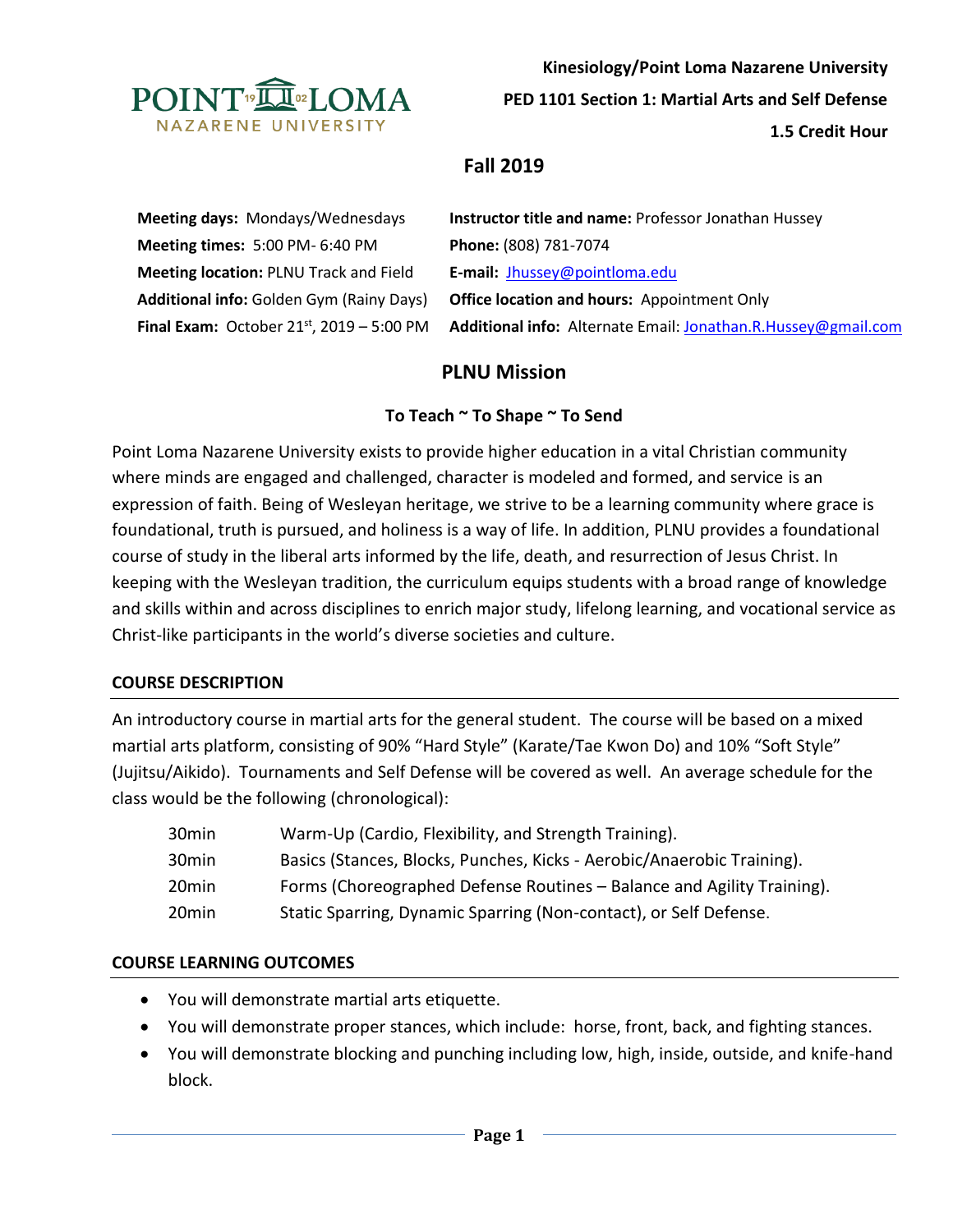- You will demonstrate kicking techniques including front, round and side kick.
- You will demonstrate beginning katas.
- You will demonstrate self-defense techniques including, front neck grab and wrist grab (and avoidance).

### **COURSE CREDIT HOUR INFORMATION**

In the interest of providing sufficient time to accomplish the stated Course Learning Outcomes, this class meets the PLNU credit hour policy for a one-unit class delivered over eight weeks. Specific details about how the class meets the credit hour requirement can be provided upon request.

### **COURSE SCHEDULE AND ASSIGNMENTS**

| <b>CLASS DATE</b><br>(Week of) | <b>CLASS CONTENT</b>                                    |
|--------------------------------|---------------------------------------------------------|
| $9 - 2 - 19$                   | <b>Introduction to Martial Arts and Basic Stances</b>   |
| $9 - 9 - 19$                   | Introduction to Blocks and Countering                   |
| $9 - 16 - 19$                  | Chung Do Kwan Taekwondo Striking and Kicking            |
| $9 - 23 - 19$                  | Chung Do Kwan Taekwondo Five Step and Six Step Forms    |
| $9 - 30 - 19$                  | Chung Do Kwan Taekwondo White Belt and Orange Belt Kata |
| $10-7-19$                      | Shadow Sparring and Self Defense                        |
| 10-14-19                       | Taekwondo Olympic Sparring and Scoring                  |
| $10-21-19$                     | Physical Final Preparation & Physical Final             |

| <b>DATF</b><br><b>PRESENTED</b> | <b>CLASS ASSIGNMENT</b>          | <b>ASSIGNMENT</b><br><b>DUE DATE</b> |
|---------------------------------|----------------------------------|--------------------------------------|
| $9 - 2 - 19$                    | <b>Physical Final Exam Forms</b> | $10 - 21 - 19$                       |
| $10 - 14 - 19$                  | Written Final Exam               | $10 - 21 - 19$                       |

#### **REQUIRED TEXTS AND RECOMMENDED STUDY RESOURCES**

1. Blamey, Tom; Martial Arts I: Introductory Training Manual – Applied Biomechanics; Third Edition; XanEdu Publishing, 2009.

#### **ASSESSMENT AND GRADING**

| In Class Participation:<br>Final Written Exam:<br>Final Physical Exam: | 60% of your grade.<br>20% of your grade.<br>20% of your grade. | A<br>A-<br>$B+$<br>В | 92.5% or Above<br>90% to 92.4%<br>87.5% to 89.9%<br>82.5% to 87.4% | <b>C</b><br><b>C-</b><br>D+<br>D | 72.5% to 77.4%<br>70% to 72.4%<br>67.5% to 69.9%<br>62.5% to 67.4% |
|------------------------------------------------------------------------|----------------------------------------------------------------|----------------------|--------------------------------------------------------------------|----------------------------------|--------------------------------------------------------------------|
|                                                                        |                                                                | <b>B-</b>            | 80% to 82.4%                                                       | D-                               | 60% to 62.4%                                                       |
|                                                                        |                                                                | C+                   | 77.5% to 79.9%                                                     | -F                               | 59.9% or below                                                     |

#### **INCOMPLETES AND LATE ASSIGNMENTS**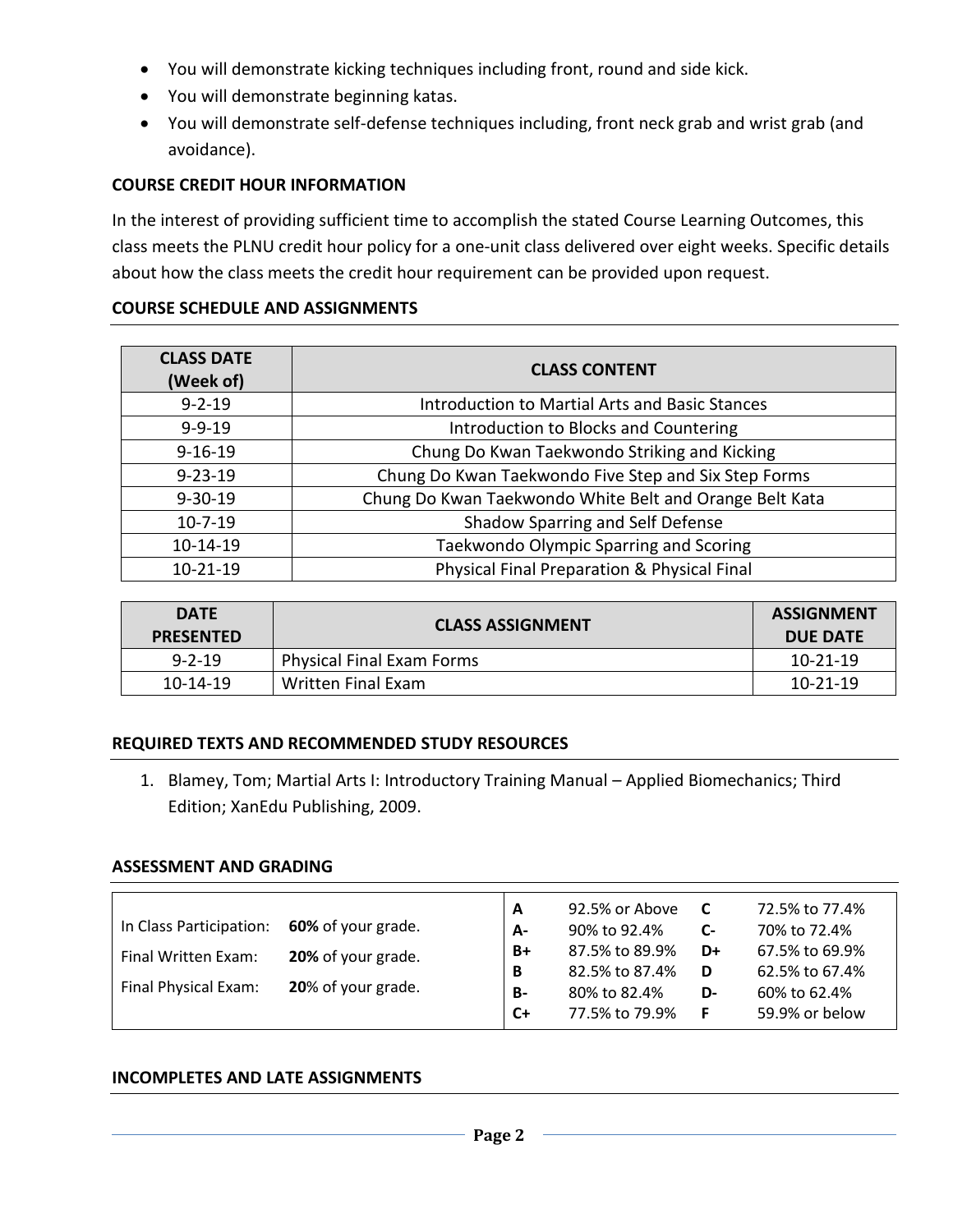All assignments are to be submitted/turned in by the beginning of the class session when they are due—including assignments posted in Canvas. Incompletes will only be assigned in extremely unusual circumstances.

## **FINAL EXAMINATION POLICY**

Successful completion of this class requires taking the final examination **on its scheduled day**. The final examination schedule is posted on the [Class Schedules](http://www.pointloma.edu/experience/academics/class-schedules) site. No requests for early examinations or alternative days will be approved.

## **PLNU COPYRIGHT POLICY**

Point Loma Nazarene University, as a non-profit educational institution, is entitled by law to use materials protected by the US Copyright Act for classroom education. Any use of those materials outside the class may violate the law.

## **PLNU ACADEMIC HONESTY POLICY**

Students should demonstrate academic honesty by doing original work and by giving appropriate credit to the ideas of others. Academic dishonesty is the act of presenting information, ideas, and/or concepts as one's own when in reality they are the results of another person's creativity and effort. A faculty member who believes a situation involving academic dishonesty has been detected may assign a failing grade for that assignment or examination, or, depending on the seriousness of the offense, for the course. Faculty should follow and students may appeal using the procedure in the university Catalog. See **Academic Policies** for definitions of kinds of academic dishonesty and for further policy information.

# **PLNU ACADEMIC ACCOMMODATIONS POLICY**

While all students are expected to meet the minimum standards for completion of this course as established by the instructor, students with disabilities may require academic adjustments, modifications or auxiliary aids/services. At Point Loma Nazarene University (PLNU), these students are requested to register with the Disability Resource Center (DRC), located in the Bond Academic Center. [\(DRC@pointloma.edu](mailto:DRC@pointloma.edu) or 619-849-2486). The DRC's policies and procedures for assisting such students in the development of an appropriate academic adjustment plan (AP) allows PLNU to comply with Section 504 of the Rehabilitation Act and the Americans with Disabilities Act. Section 504 (a) prohibits discrimination against students with special needs and guarantees all qualified students equal access to and benefits of PLNU programs and activities. After the student files the required documentation, the DRC, in conjunction with the student, will develop an AP to meet that student's specific learning needs. The DRC will thereafter email the student's AP to all faculty who teach courses in which the student is enrolled each semester. The AP must be implemented in all such courses.

If students do not wish to avail themselves of some or all of the elements of their AP in a particular course, it is the responsibility of those students to notify their professor in that course. PLNU highly recommends that DRC students speak with their professors during the first two weeks of each